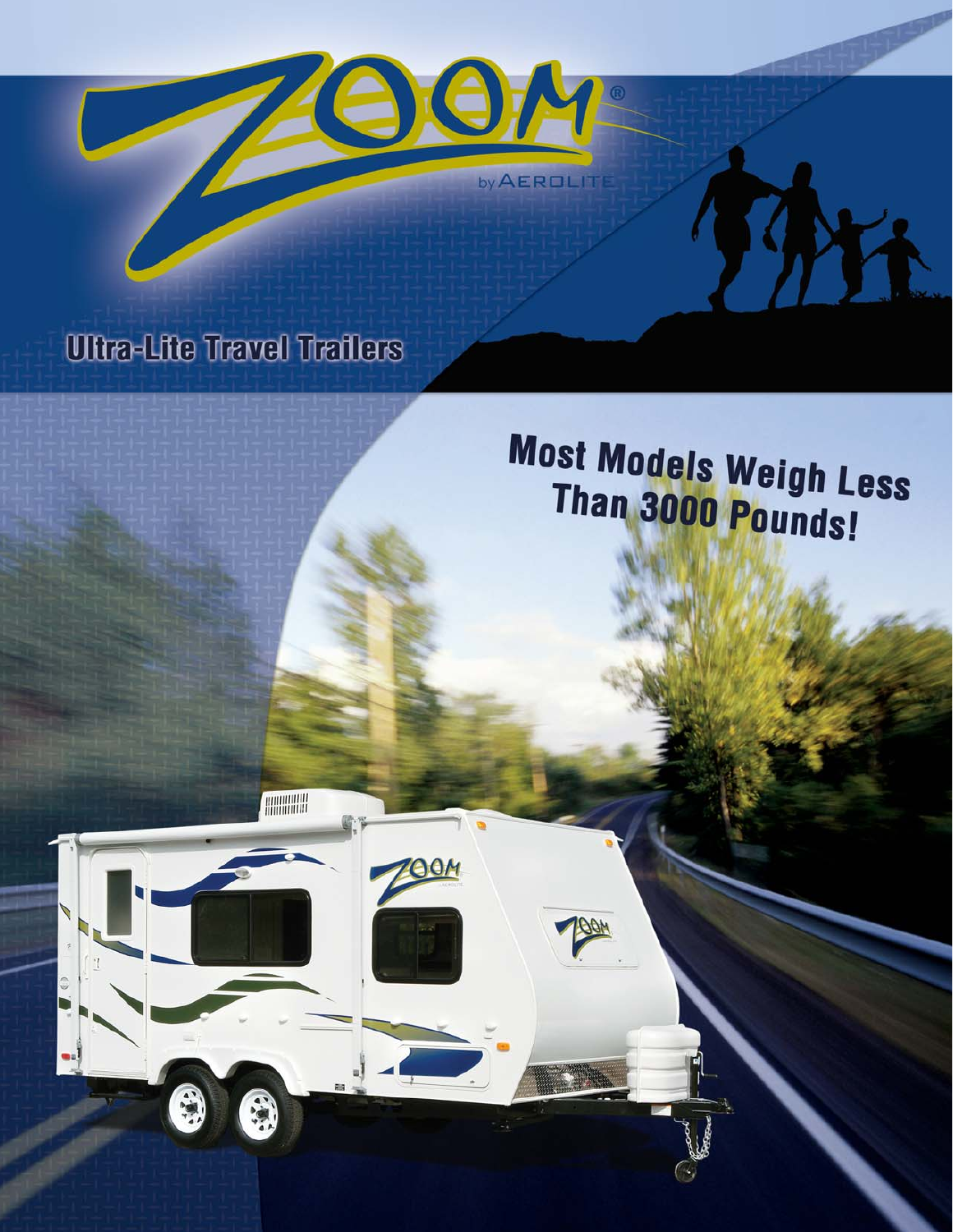

#### The next generation of ultra-lite travel trailers

Zoom can be towed by most midsize SUV's and minivans. The aerodynamic design and narrow body reduce wind drag to increase fuel economy.

Zoom may be light in weight, but it's not on features and value. All floorplans feature multiple sleeping locations and a full bathroom. Plus, Zoom features all the appliances found in larger RV's including a 2-burner cooktop, refrigerator, microwave, AM/FM/CD stereo, furnace and water heater.

#### Zoom **- The smart choice!**

#### Comfortable and Spacious Sleeping Areas

Zoom's multiple sleeping locations are designed to be spacious and comfortable. The dinette folds into a bed. Zoom's floorplans sleep up to 4 people. Choose the model that's right for your family!





718FD shown with Plum Leaf décor

An attractive Harmony White Cabinetry Package with Cherry plank linoleum is available with any Zoom décor for a clean, stylish look.

718QB shown at right with Fall Sunset décor.

### Premium Interior Design

Zoom features designer décors with luxurious fabrics, hardwood cabinet doors and residential vinyl flooring.

Plus, storage is not compromised in Zoom. All models feature wardrobes, overhead cabinets and a spacious exterior compartment.

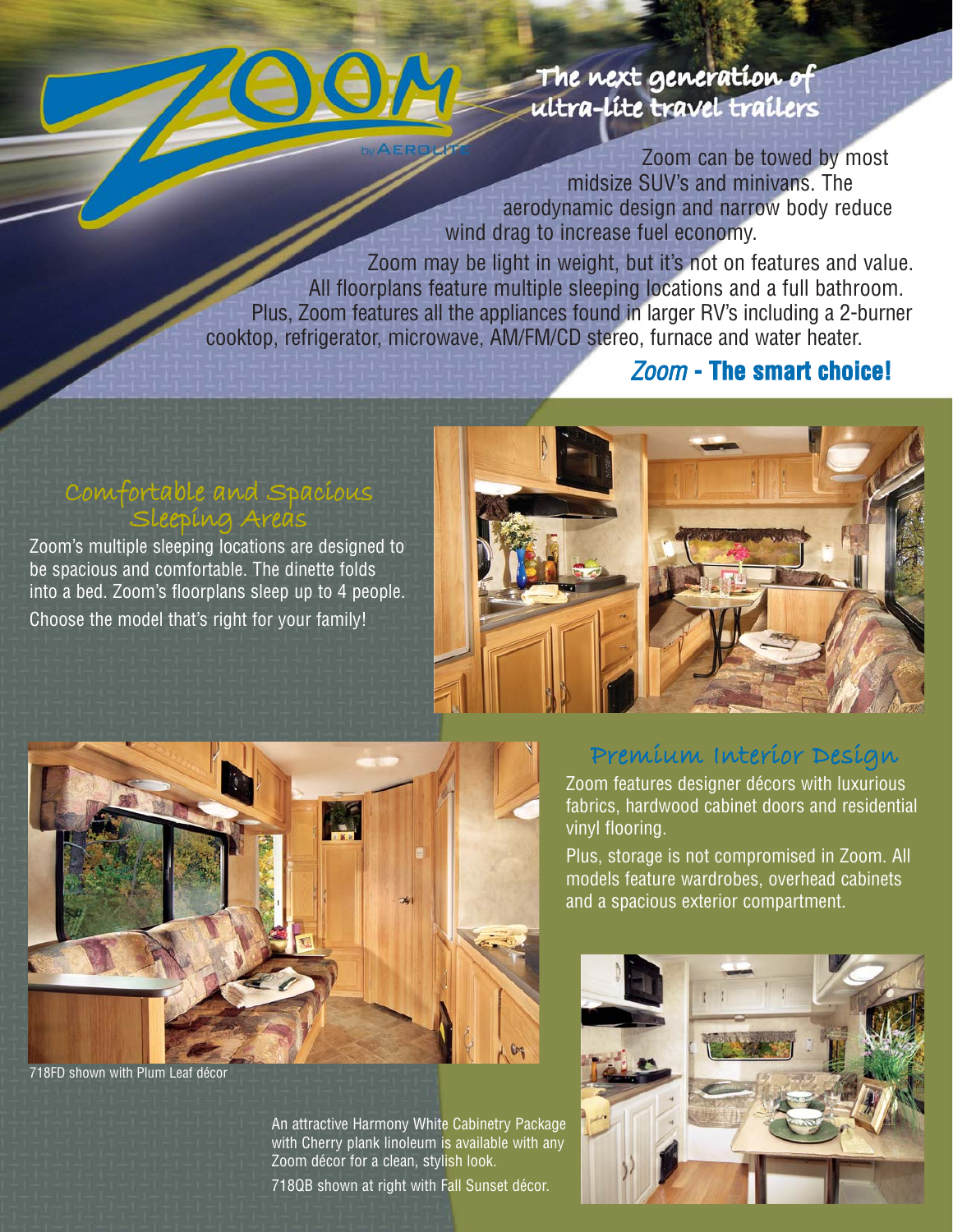## FLOORPLANS & SPECIFICATIONS

| Axle Weight                    | 2188 lbs.  | Exterior Height with A/C    | 9'6''   |
|--------------------------------|------------|-----------------------------|---------|
| Dry Hitch Weight               | 219 lbs.   | <b>Exterior Width</b>       | 7'      |
| <b>Unloaded Vehicle Weight</b> | 2207 lbs.  | <b>Fresh Water Capacity</b> | 27 gal. |
| <b>GVWR</b>                    | 3450 lbs.  | <b>Gray Water Capacity</b>  | 28 gal. |
| <b>Net Cargo Capacity</b>      | 1243 lbs.  | <b>Black Water Capacity</b> | 22 gal. |
| <b>Exterior Length</b>         | 14' 8''    | <b>Furnace Size (BTUs)</b>  | 16,000  |
| <b>Tire Size</b>               | 205/75D14C |                             |         |
|                                |            |                             |         |



| Axle Weight                    | 2392 lbs.  | <b>Exterior Height with A/C</b> | 9'6''   |
|--------------------------------|------------|---------------------------------|---------|
| Dry Hitch Weight               | 189 lbs.   | <b>Exterior Width</b>           | 7'      |
| <b>Unloaded Vehicle Weight</b> | 2581 lbs.  | <b>Fresh Water Capacity</b>     | 27 gal. |
| <b>GVWR</b>                    | 3750 lbs.  | <b>Gray Water Capacity</b>      | 28 gal. |
| Net Cargo Capacity             | 1169 lbs.  | <b>Black Water Capacity</b>     | 28 gal. |
| <b>Exterior Length</b>         | 16' 8''    | <b>Furnace Size (BTUs)</b>      | 16,000  |
| <b>Tire Size</b>               | 205/75D14C |                                 |         |



**716FD**

| Axle Weight                    | 2728 lbs.  | <b>Exterior Height with A/C</b> | 9'6''       |
|--------------------------------|------------|---------------------------------|-------------|
| Dry Hitch Weight               | 248 lbs.   | <b>Exterior Width</b>           | $7^{\circ}$ |
| <b>Unloaded Vehicle Weight</b> | 2976 lbs.  | <b>Fresh Water Capacity</b>     | 27 gal.     |
| <b>GVWR</b>                    | 4700 lbs.  | <b>Gray Water Capacity</b>      | 39 gal.     |
| Net Cargo Capacity             | 1724 lbs.  | <b>Black Water Capacity</b>     | 22 gal.     |
| <b>Exterior Length</b>         | 18' 8''    | <b>Furnace Size (BTUs)</b>      | 16,000      |
| <b>Tire Size</b>               | 205/75D14C |                                 |             |

| Axle Weight                    | 2693 lbs.  | <b>Exterior Height with A/C</b> | 9'6''   |
|--------------------------------|------------|---------------------------------|---------|
| Dry Hitch Weight               | 267 lbs.   | <b>Exterior Width</b>           | 7'      |
| <b>Unloaded Vehicle Weight</b> | 2960 lbs.  | <b>Fresh Water Capacity</b>     | 27 gal. |
| <b>GVWR</b>                    | 4700 lbs.  | <b>Gray Water Capacity</b>      | 39 gal. |
| <b>Net Cargo Capacity</b>      | 1740 lbs.  | <b>Black Water Capacity</b>     | 22 gal. |
| <b>Exterior Length</b>         | 18' 8''    | <b>Furnace Size (BTUs)</b>      | 16,000  |
| <b>Tire Size</b>               | 205/75D14C |                                 |         |
|                                |            |                                 |         |



**718FD**



#### **718QB**



| Axle Weight                    | 'NA        | Exterior Height with A/C    | 9'6''   |
|--------------------------------|------------|-----------------------------|---------|
| <b>Dry Hitch Weight</b>        | NА         | <b>Exterior Width</b>       | 7'6''   |
| <b>Unloaded Vehicle Weight</b> | <b>NA</b>  | <b>Fresh Water Capacity</b> | 27 gal. |
| <b>GVWR</b>                    | <b>NA</b>  | <b>Gray Water Capacity</b>  | 39 gal. |
| <b>Net Cargo Capacity</b>      | <b>NA</b>  | <b>Black Water Capacity</b> | 22 gal. |
| <b>Exterior Lenath</b>         | 26' 8''    | <b>Furnace Size (BTUs)</b>  | 16,000  |
| <b>Tire Size</b>               | 205/75D14C |                             |         |

## Easy-to-Tow and Easy on Your Fuel Bill!

Vehicle Loading – Every effort has been made to provide the greatest number of options for the recreation vehicle owner. Along with these choices comes the responsibility<br>to manage the loads that are imposed by the choices for complete loading, weighing and towing instructions.

**723QBT**